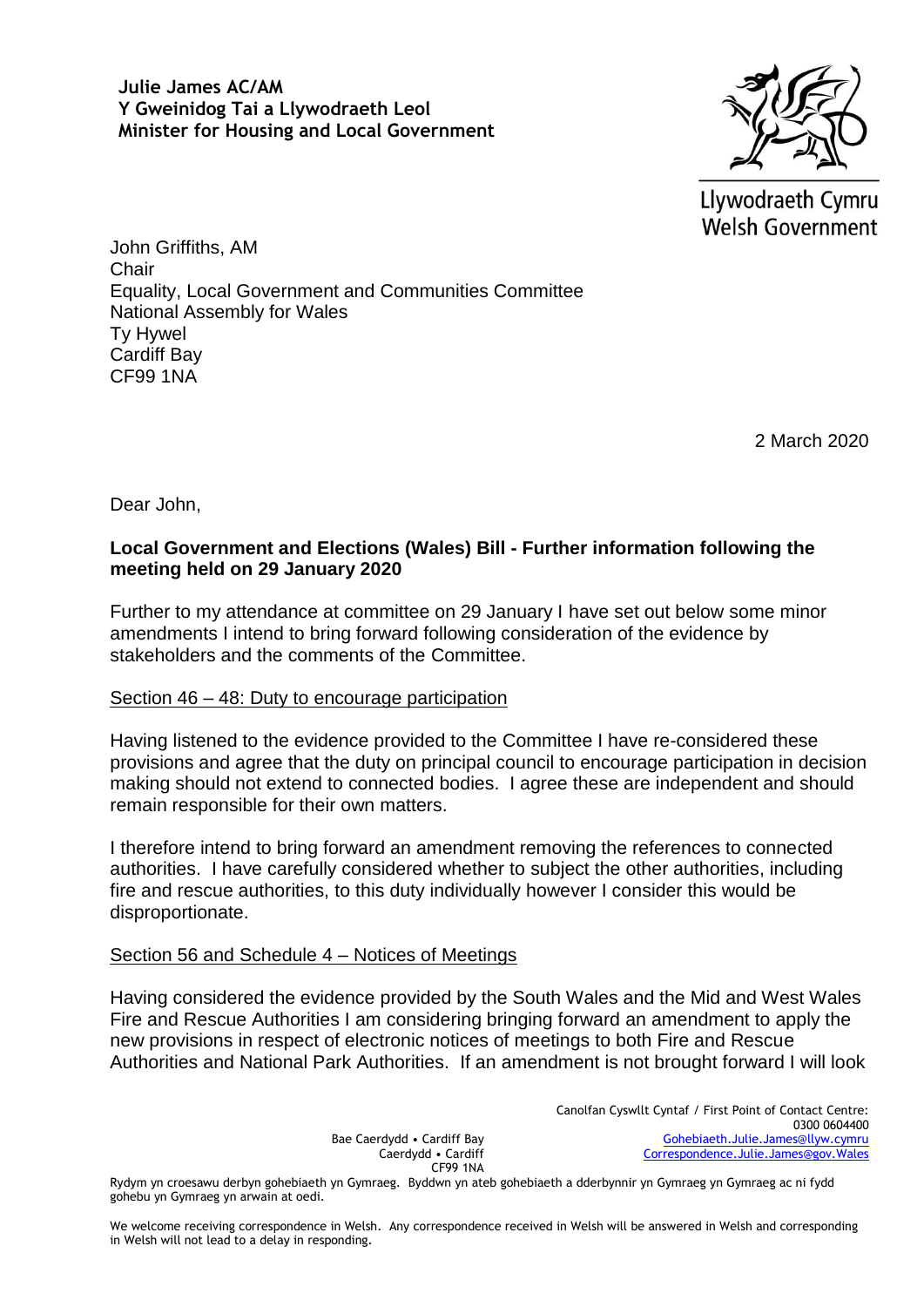to use the regulation making power under paragraph 6 of Schedule 4 of the Bill to apply the new requirements to fire and rescue authorities and national park authorities.

Whilst national park authorities did not query their exclusion I consider there to be no real merit in leaving one group of bodies subject to different requirement than others within the local government family.

## Section 60 – Performance Management of Chief Executives

I will bring forward an amendment to remove the detail currently on the face of the Bill. The provision will be simplified so as only to prescribe that a principal council must make and publish arrangements for the performance management of their chief executive. This will be supported by appropriate, proportionate guidance. My officials have engaged and consulted with both SOLACE and ALACE during the development of this amendment.

## Section 54 – Conditions for remote attendance

My officials are currently considering how provision could be made to address the matters raised by stakeholders in respect of the validity of proceedings and quorum should a meeting involving remote attendance incur technical difficulties. It is my intention, if necessary, to bring forward an amendment and work with local government to ensure these matters are addressed.

#### Section 90 – Duty of principal council to report on its performance

I intend to bring forward an amendment to include a provision in the Bill which clarifies the timing of a self-assessment report. It is intended to make similar provision to the one contained in the Well-being and Future Generations (Wales) Act 2015 in respect of a council's report of the progress it has made in meeting its well-being objectives. Following amendment a principal council will be required to make (but not "publish") a selfassessment report as soon as reasonably practicable following the end of the financial year to which the report relates

As I mentioned at Committee, I also intend to amend the Local Government (Model Code of Conduct) Wales Order 2008 to address the requirements which result in the publication of a councillor's home address. The most appropriate approach to securing this amendments is currently being considered; either through the Bill or via secondary legislation.

I also wished to clarify my position in respect of the duties of leaders of political groups in relation to standards of conduct, section 67 of the Bill, only applying to principal councils. In evidence given to the committee there was the suggestion this duty be extended to both Fire and Rescue Authorities and community councils.

Having considered this further I do not intend to bring forward amendments to extend the duty in this way. The reasons for this approach are set out below:

#### *Fire and Rescue Authorities*

All members of a Fire and Rescue Authority as also a member of a principal council. The duty on a political group leader within a principal council in relation to the conduct of the group's members will extend to taking steps to maintain conduct of members sitting on Fire and Rescue Authorities.